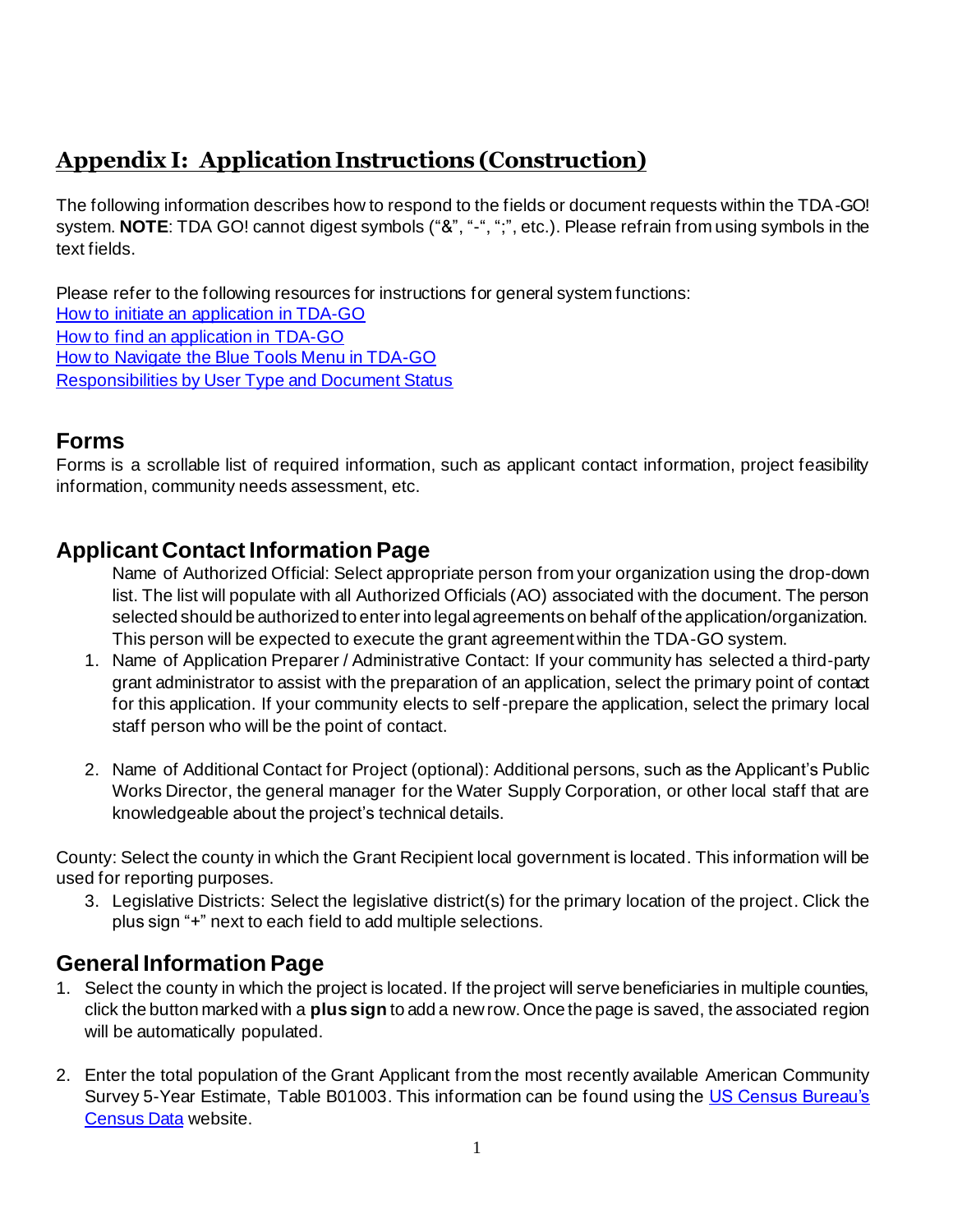**NOTE**: This population is used for certain reporting requirements and need not coordinate to the total persons served by the project.

- 3. Describe the project using up to 100 characters. This description will be used to identify the project in correspondence and reports. **EXAMPLES**:
	- Water improvements for citywide benefit including a new elevated water storage tank.
	- First-time sewer service in the Blue Community.
	- Housing rehabilitation for ten households in Green County.
	- Water main replacement and street reconstruction in the Lavender Neighborhood.
	- Water line installation in the Lavender neighborhood and street reconstruction in the Teal Community.

# **National Program Objectives**

- 1. Each proposed activity included in an application for TxCDBG funds must meet one of the U. S. Housing and Urban Development's (HUD) three CDBG National Program Objectives, or NPOs. See the *Request for Applications & Guide Part I* for eligible options for this competition, and *TxCDBG Guide to National Program Objectives* for detailed information on NPOs. Each selection includes additional fields used to support the use of this NPO.
- 2. Select all categories that apply to the project(s) included in the application. These responses are used for HUD reporting only:
	- *One-for-One Replacement* requires that a grantee replace occupied and vacant units that are demolished or converted.
	- *Revolving Loan Fund* established to make loans whereby principal repayments of loans are re-paid into the fund and re-lent to other borrowers.
	- *Brownfield Activity* any activity designed to treat a piece of industrial or commercial property that is abandoned or underused and often environmentally contaminated, especially one considered as a potential site for redevelopment.
	- *Special Assessment* means the recovery of the capital costs of a public improvement, such as streets, water or sewer lines, curbs, and gutters, through a fee or charge levied or filed as a lien against a parcel of real estate as a direct result of benefit derived from the installation of a public improvement, or one-time charge made as a condition of access to public improvement.
	- *Favored Activity* certain activities specifically related to economic development.
	- *Colonia* any identifiable unincorporated community that is determined to be a colonia on the basis of objective criteria, including lack of potable water supply, lack of adequate sewage systems, and lack of decent, safe, and sanitary housing; and was in existence as a colonia prior to the date of enactment of the Cranston-Gonzalez National Affordable Housing Act (November 28, 1990).
	- *Presidentially Declared Disaster Area* any area that is listed as an active disaster area on the Federal Emergency Management Agency website [\(www.fema.gov](http://www.fema.gov/)).
	- *Historic Preservation Area* any area that has been identified in accordance with the standards for the treatment of historic properties as set by the Secretary of the Interior.
	- *Displacement* a displaced person is any lower income family or individual that moves from real property or moves his or her personal property from real property, permanently and involuntarily, as a direct result of the conversion of an occupied or vacant occupiable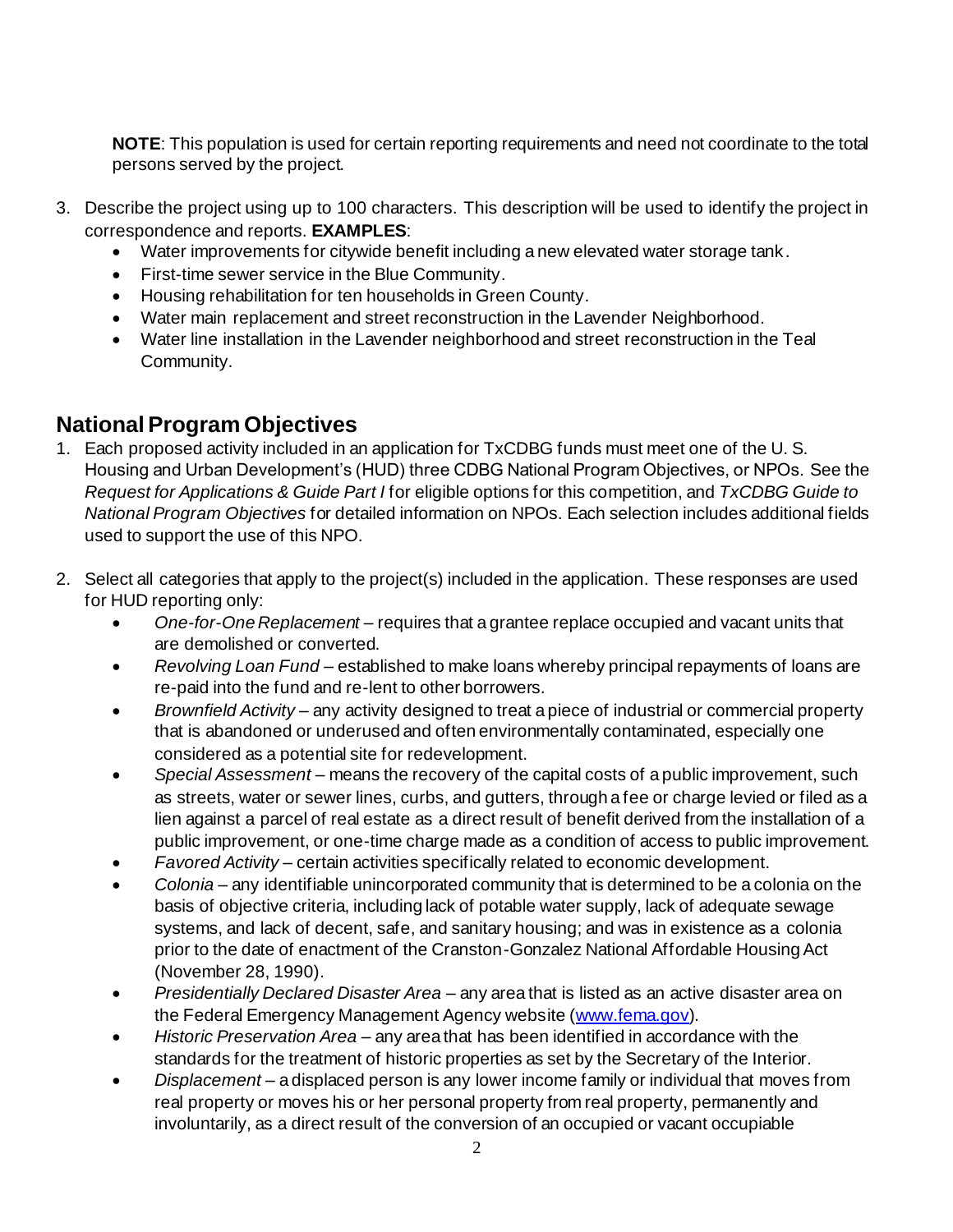low/moderate income dwelling unit, or the demolition of any dwelling unit, in connection with an assisted activity.

• *Float Funded* – process by which a state's CDBG funds are already under contract to grant recipient, yet the state awards the same funds to another grant recipient providing that the state is repaid before the initial grant recipient needs the funds to meet their obligation(s) for their CDBG funded activities.

| <b>National Program Objectives</b>                       |                                               |                                             |  |  |  |  |
|----------------------------------------------------------|-----------------------------------------------|---------------------------------------------|--|--|--|--|
| 1. Activities benefiting low-to-moderate income persons. |                                               |                                             |  |  |  |  |
|                                                          | 2. Prevention/ Elimination of Slums or Blight |                                             |  |  |  |  |
| 3. Urgent Needs                                          |                                               |                                             |  |  |  |  |
|                                                          |                                               |                                             |  |  |  |  |
| <b>Additional Activity Information</b>                   |                                               |                                             |  |  |  |  |
| One-for-One Replacement                                  | <b>Special Assessment</b>                     | <b>Float Funded Activity</b>                |  |  |  |  |
| <b>Revolving Fund</b>                                    | <b>Flavored Activity</b>                      | HistoricPreservationArea                    |  |  |  |  |
| <b>Brownfield Activity</b>                               | Colonia                                       | Displacement                                |  |  |  |  |
| <b>Presidentially Declared Disaster Area</b>             | <b>Activity Involves Rental Housing</b>       | <b>Activity Includes Multi-unit Housing</b> |  |  |  |  |
|                                                          |                                               |                                             |  |  |  |  |

### **Professional Interest Informationand Other Financial Interests**

- 1. Identify the administrative service provider, engineering services provider, and any other persons providing services related to this application.
	- All contractors, service providers, including Councils of Government (COGs) and subcontractors, must have an active registration with the System for Award Management (www.SAM.gov) and eligibility status verified (not suspended or debarred) prior to any formal action authorizing the award of a contract to the contractor. Examples of formal action include but are not limited to, authorizing resolution, authorizing ordinance, council/commissioners court approval of award, contract execution, etc.
	- Identify service providers that participate only in the application preparation, as well as those under agreement to provide services contingent upon grant funding. **REMINDER**: Service providers that participate in the application may not *later* be procured to provide grant implementation services; however, service providers procured prior to beginning work on the application may continue to carry out those services throughout the life of the grant. See Conflict of Interest provisions in Part II of the Regulatory Flexibility Act (RFA).
	- If any service providers identified for grant implementation if funded are employees of the Applicant, a partnering city/county, a public utility district, or a utility company i.e., force account employees, the Applicant must include *Force Account Justification* **(Form A808)** on the Required Uploads page. All force account employees, including any temporary employees hired for the project, must be W-2 form registered employees and not 1099 form contractors, and the employer's policies for temporary employees must be followed as applicable.
- 2. In addition to the service providers above, identify any other firm or individual with a reportable financial interest.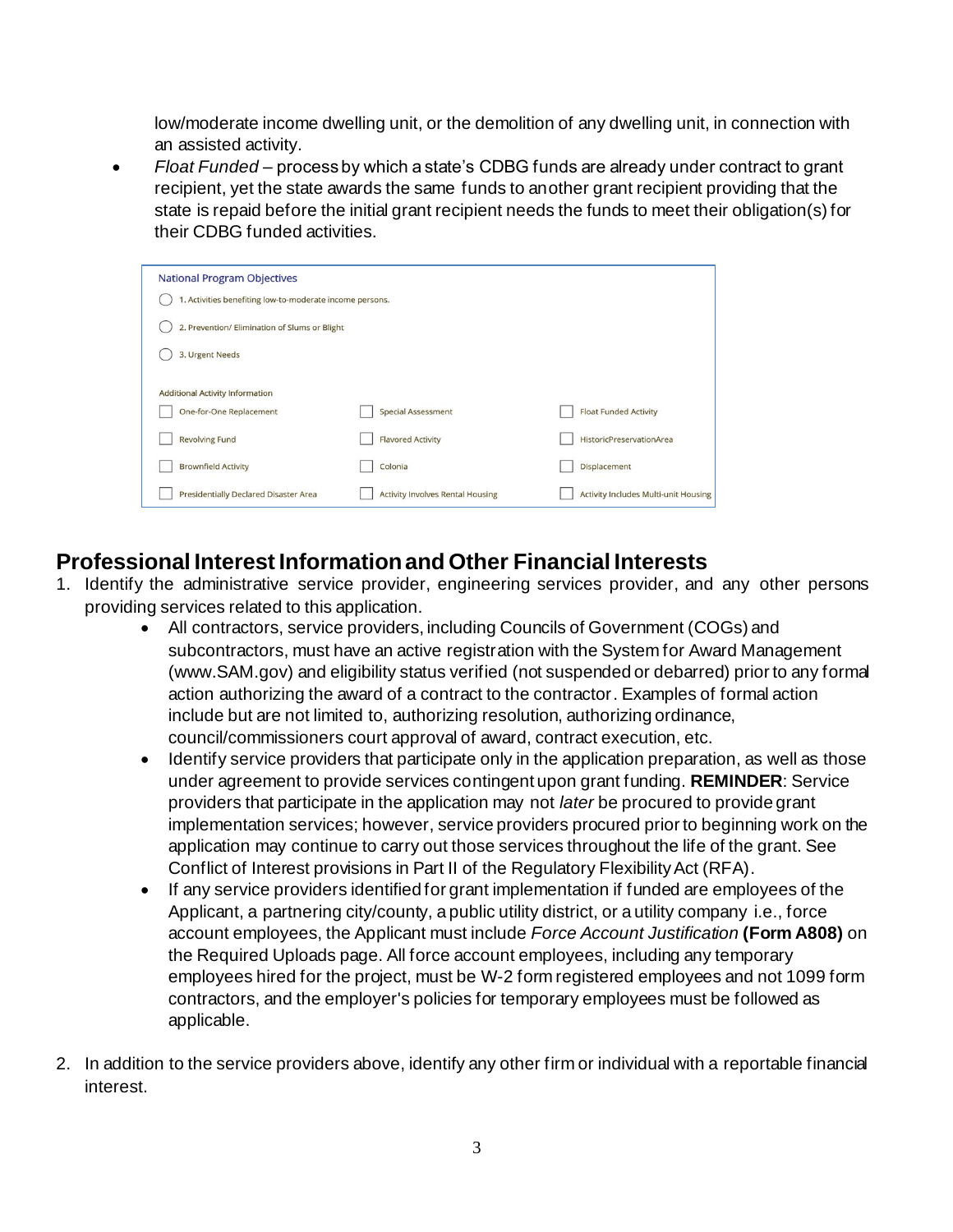- Applicants must provide information on anyone with financial interest in the proposed project exceeding \$50,000 or ten percent of the requested amount—whichever is lower.
- A financial interest is any financial involvement in the project or activity, including but not limited to situations in which an individual or entity has an equity interest in the project or activity, shares in any profit on resale or any distribution of surplus cash or other assets of the project or activity, or receives compensation for any goods or services provided in connection with the project or activity.
- This includes developers, contractors, or consultants involved in the application for TxCDBG assistance or in the planning, development, or implementation of the project or activity (if not listed above).
- Residence in housing for which assistance is sought is not considered a covered financial interest. However, if such residents are officials, employees, or agents of the Applicant or service provider, please contact TDA regarding potential non-procurement conflicts of interest.
- Updated reports may be required if the financial disclosure information in this section changes.
- TDA will make all applicant disclosure reports available to the public in accordance with the Texas Public Information Act (Chapter 552, Texas Government Code). Failure to provide any required information may delay the processing of the application and may result in sanctions and penalties, including imposition of the administrative and civil penalties specified under 24 CFR Section 4.38.

### **Project Feasibility Information Page**

This page asks for a variety of information about a proposed project. Please be sure to verify your responses, as TDA staff may rely on this information to make important decisions regarding the project's approval status. Some items on this form include follow-up questions that will only appear if necessary. If a question does not apply to the proposed project, select **N/A**.

#### **Does the applicant levy the following tax revenues?**

To be eligible to receive TxCDBG funding, a community must levy local property (Ad Valorem) tax and/or local sales tax. Please contact TxCDBG staff with additional questions regarding eligibility.

#### **Environmental Concerns:**

All TxCDBG funded projects must comply with Federal regulations regarding environmental impact. Proposed projects should not result in negative impact(s) on the surrounding environment. Selecting a project location in an area that may require an archaeological assessment and/or is listed on the National Register of Historic Places can result in significant feasibility issues; applicants in this position should consider selecting an alternative project site. Additionally, projects located within a designated flood hazard (floodplain) area may require documentation of participation in the National Flood Insurance Program and will require a lengthier environmental clearance process. Projects located in floodways are ineligible for TxCDBG funding. Contact TxCDBG staff with additional questions regarding environmental concerns.

#### **Service Area Authority:**

In the event that an applicant is partnering with another entity or service provider (e.g. water supply corporation, locality providing service to the project area, etc.) that will own or operate the pro posed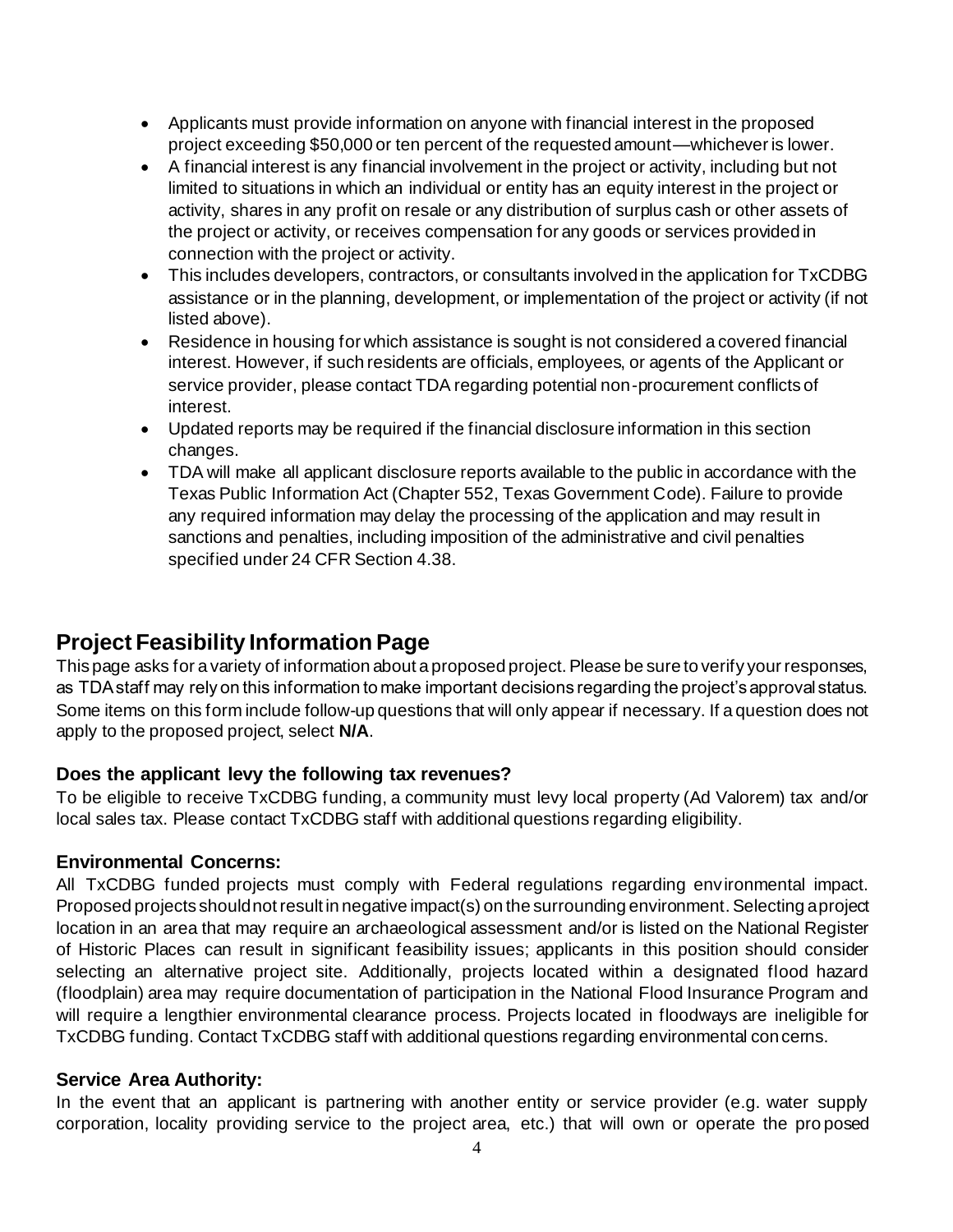improvements, TDA will request a cooperative agreement outlining the responsibilities between the applicant and partnering entity(ies), upon award. If this agreement has been obtained, attach a copy of the agreement to the Required Uploads page.

If proposed project activities will be located near a TxDOT controlled highway, road, or right-of-way, consultation with the appropriate TxDOT district engineer is required prior to application submittal. Notification should include the proposed location, details of the project scope, and should be in email format (Mail and online form submissions are not acceptable).Enter the date notification was sent to TxDOT. Upload a copy of the correspondence sent and any responses received.

#### **Additional Project Information:**

If proposed project activities will result in the displacement of families, individuals, farms, or businesses, enter the anticipated number of displacements per category. Projects located within a designated Colonia area must enter the names and M-numbers for all colonias in the project area.

If the applicant collects Program Income (PI) from a Revolving Loan Fund (RLF) established through the TxCDBG program, the applicant must demonstrate that the PI is compliant with cash management requirements.

### **Other Funding**

Identify all federal, state, or other grant or loan funding requested in the last three years. This includes funding that is related to the project described in the application, as well as other funding requested for unrelated purposes. This information is used to identify the Grant Applicant's experience with grant funding overall, as well as potential overlap or partnership opportunities with related projects.

| 13. List all the Foundation, Federal, and State or other Grant and/or Loan Funds applied for in the last three years. Complete the information on each and<br>indicate if request is still pending. |                          |               |                           |                           |                                     |
|-----------------------------------------------------------------------------------------------------------------------------------------------------------------------------------------------------|--------------------------|---------------|---------------------------|---------------------------|-------------------------------------|
| Program Name                                                                                                                                                                                        | <b>Agency Applied To</b> | Date Approved | <b>Application Status</b> | <b>Application Amount</b> | If Funded, Project<br><b>Status</b> |
|                                                                                                                                                                                                     |                          | 白             |                           | s.                        |                                     |

#### **Federal Funding Accountability and Transparency Act (FFATA) Questions**

The Applicant must respond to all three questions. Federal funding includes grants, sub-grants, loans, awards, cooperative agreements, and other forms of financial assistance. This information is used to confirm accurate reporting. If the community is required to make executive compensation publicly available and does not currently do so, TDA will provide technical assistance prior to any grant award.

| Federal Funding Accountability and Transparency Act (FFATA) Questions                                                                             |  |
|---------------------------------------------------------------------------------------------------------------------------------------------------|--|
| 1. Has the applicant, in the preceding fiscal year received 80 percent or more of its annual gross revenues in Federal awards?*                   |  |
| 2. Has the applicant, in the preceding fiscal year received \$25,000,000 or more in annual gross revenues from Federal awards? *                  |  |
| 3. Does the public have access to this information about the compensation of the senior executives of the applicant through periodic<br>reports?* |  |
| Note: If yes to either Question 1 or Question 2, the community must make executive compensation information available to the public.              |  |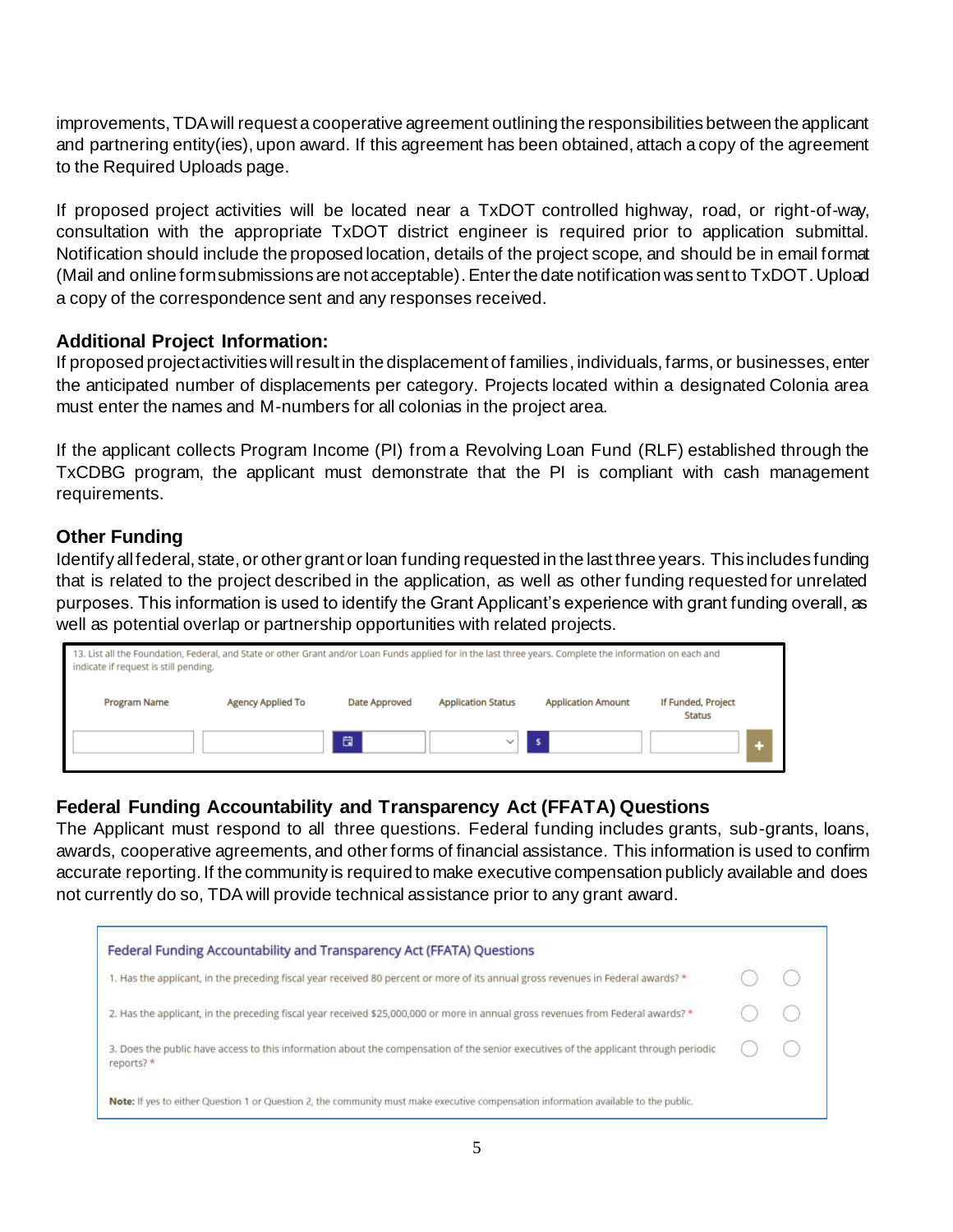# **Community Needs Information Page**

### **Citizen Participation – Opportunities to Identify Needs**

Citizen participation is a key component of any TxCDBG application process. It is imperative that the residents of the community have an opportunity to provide input to the process and to review the final application prior to submittal.

| CFA22-0008                                                                | Required fields are marked with an *                                                                                                                                                                            |
|---------------------------------------------------------------------------|-----------------------------------------------------------------------------------------------------------------------------------------------------------------------------------------------------------------|
| $\blacktriangleright$ Forms                                               | Citizen Participation - Opportunities to identify needs for this application                                                                                                                                    |
| Application                                                               | Enter the dates below to demonstrate that the applicant provided acceptable advance notice for citizen participation. Please refer to the application guide for specific citizen participation<br>requirements. |
| <b>Applicant Contact</b><br>$\overline{\mathbf{g}}$<br><b>Information</b> | Date of Public Hearing Notice *<br>日                                                                                                                                                                            |
| $\Box$<br><b>General Information</b>                                      | Date of Required Public Hearing *<br>日                                                                                                                                                                          |
| <b>Project Feasibility</b><br>$\Box$<br><b>Information</b>                | Date of resolution authorizing application submission: *<br>日                                                                                                                                                   |
| <b>Community Needs</b><br>О                                               | Resolution passed by the Applicant governing body,<br>Select<br><b>Drag Files Here</b><br>authorizing submission of the application *                                                                           |
| <b>Assessment</b>                                                         | Evidence of public notice - public hearing *<br>Select<br><b>Drag Files Here</b>                                                                                                                                |
| <b>Project Details</b><br>Ω                                               | Evidence of public notice - application availability *                                                                                                                                                          |
| Ω<br><b>Budget Details</b>                                                | <b>Drag Files Here</b><br>Select                                                                                                                                                                                |
| $\Box$<br><b>Required Uploads</b>                                         | List of local service providers sent written notification of<br>Select<br><b>Drag Files Here</b><br>public hearing *                                                                                            |
| $\Box$<br><b>Application Certification</b>                                | List all additional opportunities where citizens, especially low-to-moderate income citizens of the target area, were given to participate in the determination of these needs:                                 |
| $\bullet$<br><b>CFA - Service Provider</b>                                | <b>Assessment Type:</b><br><b>Assessment Date:</b><br>日                                                                                                                                                         |
|                                                                           |                                                                                                                                                                                                                 |

- 1. Enter the dates as required see Part II *Published Notices of Public Hearing and Application Activities* for detailed requirements.
- 2. Upload the local resolution passed by the Applicant governing body that authorizes the submission of the application. See Part II, *Basic Eligibility Documentation Requirements – Resolutions* for detailed requirements.
- 3. Upload evidence of publication of the public notices required for the public hearing and application availability. Also upload a list of local service providers that were sent written notification of the public hearing. See Part II *Basic Eligibility Documentation Requirements – Published Notices and Public Hearing and Application Activities* for detailed requirements.
- 4. List all additional opportunities where citizens were given the opportunity to participate in the determination of community needs, including the date(s) of each method/assessment. Use the **plus sign** "+" to add each method/assessment. If the exact date is not known, choose the first day of the appropriate month and year.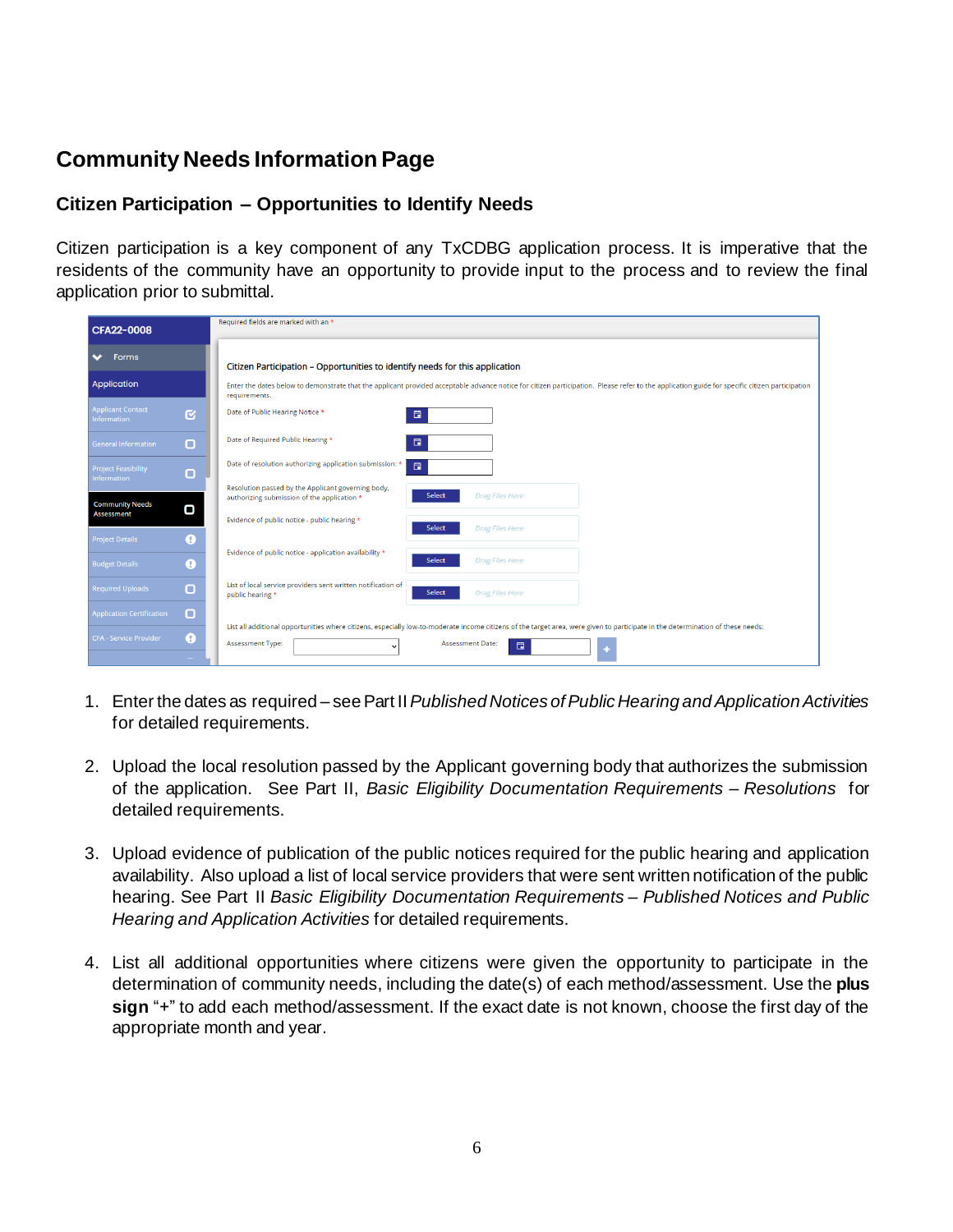### **Community Needs Information**

- 1. Under **Community Need**, provide a list of all the Grant Applicant's identified community development and housing needs, not just those addressed in the application. List the needs in order of importance, using the boxes marked **+** and **x** to add or delete space for additional items.
- 2. Under **Specific Project to Address Need**, provide a short description of the project associated with the need. A project description must include basic details, such as benefit area or type of infrastructure to improve—the name of an activity type, i.e., water improvements, is not a project description.
- 3. Check the appropriate radio button to indicate whether the stated need is being addressed in this application or will be addressed in a future project.

If funds are available after the original project is completed, TDA may consider including one or more of these projects, but only if both the need and project description are completed.

#### **Community Needs Assessment Questionnaire**

This set of questions specifically address affordable housing, the availability of social services, and current public infrastructure conditions and the efforts to improve these conditions. A response to each of these questions is required, regardless of the type of project requested in this application.

#### **Fair Housing Activities**

Any locality receiving TxCDBG monies must certify that it will affirmatively further fair housing. Using the drop-down box, identify the activities presently undertaken to affirmatively further fair housing and which new activities will be undertaken if an award is made by TDA. Applicants should be aware that, in the event of funding, these fair housing efforts will be monitored. Other activities may be eligible, and the applicant should contact TDA to determine eligibility. See *Part III General CDBG Federal Requirements* for details.

# **Project DetailsPage(s)**

#### **Background**

The TxCDBG application within TDA-GO is centered around the concept of a benefit area/activity. The benefit area is the service area that includes all beneficiaries of a particular project and is specific to the HUD Activity Code for a particular project type. See the *TxCDBG Guide to National Objectives* for more information regarding beneficiary determination as it relates to benefit areas and eligible activities*.*

An application for the TxCDBG program may propose up to six benefit areas. This could be six distinct activities within the same service area, six separate service areas served by the same activity type, or any combination thereof. **EXAMPLES**:

- Green Community 03J extension of water main to provide first-time service.
- Green Community 14A house-to-line connections to the new water main.
- Blue County water improvements four unincorporated communities served by the same water treatment plant.
- City of Purple water improvements water system improvements than benefit the entire city.
- Orange Neighborhood water improvements line replacement that will specifically benefit this portion of the city's water system.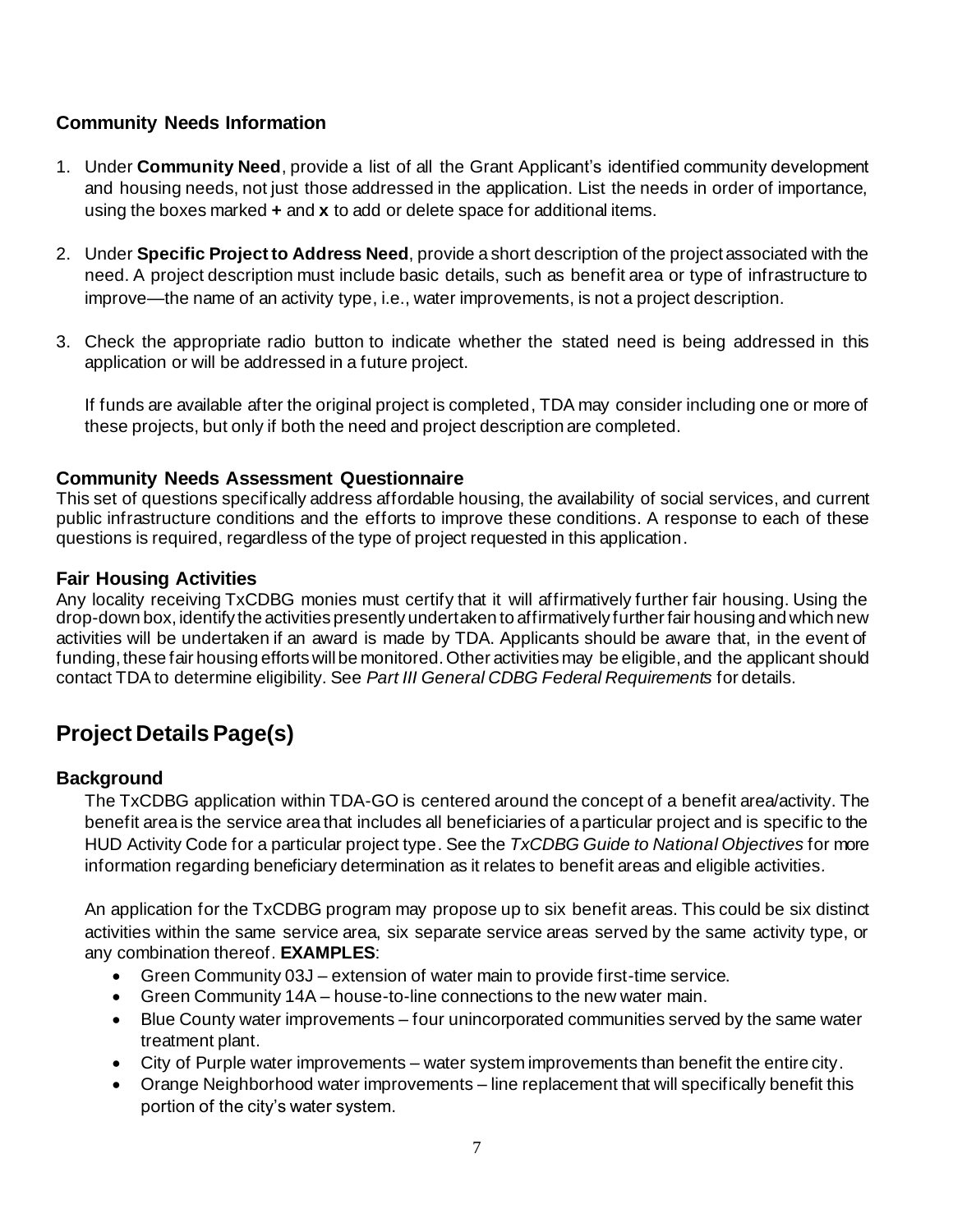The benefit area will be used to identify beneficiaries, confirm the national program objective, and verify cost estimates. Therefore, it is very important that a Grant Applicant carefully select and document the benefit area activities for the application. Once the page is saved, **the benefit area(s) will be included in multiples pages in the application—please ensure that the benefit area(s) accurately reflect the proposed project before moving forward in the application.**

Benefit areas must be based on the actual persons to benefit from a specific scope of work, without combining separate project areas strictly for administrative convenience. **EXAMPLE**: Two street improvement projects proposed in different areas of the same community, where the projects are not contiguous and do not rely on completion of the other project for success, must be treated as a separate benefit area and qualified separately. See *TxCDBG Guide to National Objectives* for additional information.

Work performed to benefit individual households must generally be identified as a separate activity from the work that will benefit the entire area. **EXAMPLE:** house-to-line utility connections must be identified as Activity 14A, separate from the larger water system installation project identified as Activity 03J.

A separate benefit area is not needed for incidental work that is necessary in order to carry out the primary activity. For example, a water line replacement project may be identified as Activity 03J, including the driveway and road repair required as a result of the linework installation.

#### **Benefit Area and Activity**

- 1. Enter the name of the benefit area and select the activity code from the drop-down list. For a list of activity codes with descriptions of each, click the link to the right of the dropdown box.
	- a. If the same area will benefit from multiple activities, be consistent in naming and capitalization for each benefit area.

A separate Project Details page must be completed for each benefit area. To add a new page, select **Add** in the top right corner as shown below. The Benefit Area and Activity fields must be completed and saved for the first page before adding a second Project Details page.

|                                                                                                                                                                            |             |                                       | Mayor Jones                      |
|----------------------------------------------------------------------------------------------------------------------------------------------------------------------------|-------------|---------------------------------------|----------------------------------|
| <b>Project Beneficiaries and</b><br>Locations                                                                                                                              |             |                                       | New Note   Save<br>Add<br>Delete |
| Please complete this page for each target area and save the page.<br>Use the "Add" button to add a new form for a new target area.<br>Required fields are marked with an * |             |                                       |                                  |
| Please enter you're benefit area and the HUD activity code. If you do not know the HUD activity code, click here for a description of each code. *                         |             |                                       |                                  |
| Benefit Area *                                                                                                                                                             | Activity: * | Click here for list of Activity Codes |                                  |
| 0 of 30                                                                                                                                                                    |             |                                       |                                  |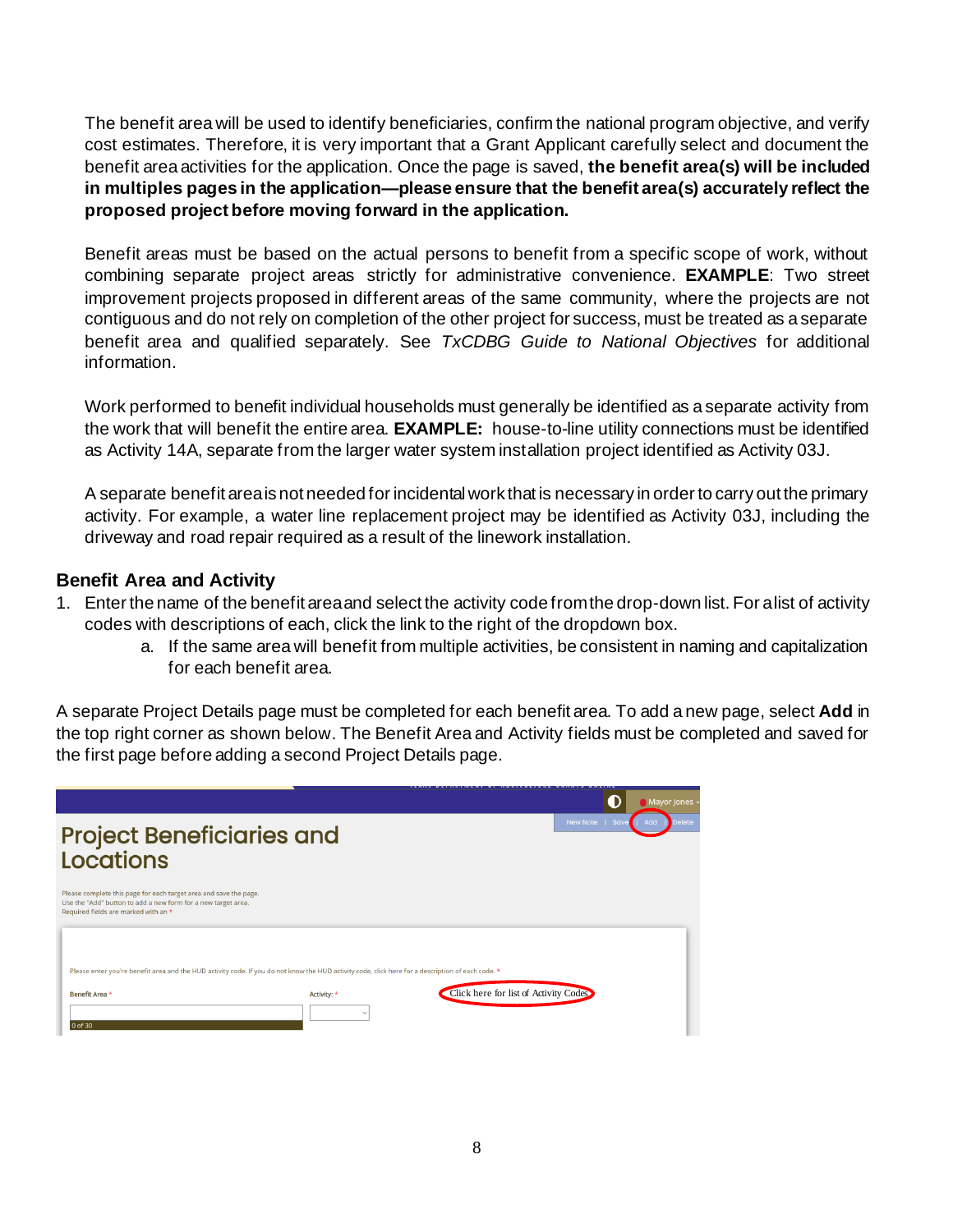### **Problem and Solution**

These questions are used to understand the project and to draft the grant agreement if the project is funded.

- 1. The response to this question must fully identify, explain and describe the identified problems within the benefit area.
	- $\circ$  If a city's application includes activities benefiting persons located within the city's extraterritorial jurisdiction (ETJ), the Grant Applicant must describe how the activity benefiting persons located in the ETJ is meeting the applicant's community development and housing needs, including the needs of low to moderate income persons.
- 2. The response to this question must provide a detailed explanation as to how the proposed project will address the issues/resolve the issue(s) identified in question #1. The response must also describe specific work to be performed, including the type and amount of material required for construction activities, and the anticipated outcomes of the project.
	- $\circ$  For linear activities, the application must provide the approximate linear footage of the projects

| 1. Summarize the problem(s) to be addressed within the application for this benefit area. *                                                                                                                                                                                |
|----------------------------------------------------------------------------------------------------------------------------------------------------------------------------------------------------------------------------------------------------------------------------|
|                                                                                                                                                                                                                                                                            |
|                                                                                                                                                                                                                                                                            |
|                                                                                                                                                                                                                                                                            |
| 0 of 2000                                                                                                                                                                                                                                                                  |
| 2. Identify the action(s) to resolve any problem(s) and their anticipated outcomes. Include specific materials and quantities *                                                                                                                                            |
|                                                                                                                                                                                                                                                                            |
| Example: Contractor shall provide first-time sewer service connections to 25 households in the Addison Neighborhood in the southwest portion of the city.<br>Construction shall include the installation of yardlines, tap fees and decommission of existing septic tanks. |
|                                                                                                                                                                                                                                                                            |
|                                                                                                                                                                                                                                                                            |
|                                                                                                                                                                                                                                                                            |
| 0 of 2000                                                                                                                                                                                                                                                                  |

#### **Project Physical Location**

3. In the text box, describe the locations where the work will be performed. If the construction location is not located within the benefit area, explain how the benefit area was determined.

**EXAMPLE:** This water treatment plant is located at 101 County Road 4011 and serves the Smith Water Supply Corporation throughout the southeastern portion of Smith County.

For linear projects, such as utility lines or street improvements, identify each segment of the project. **EXAMPLE:**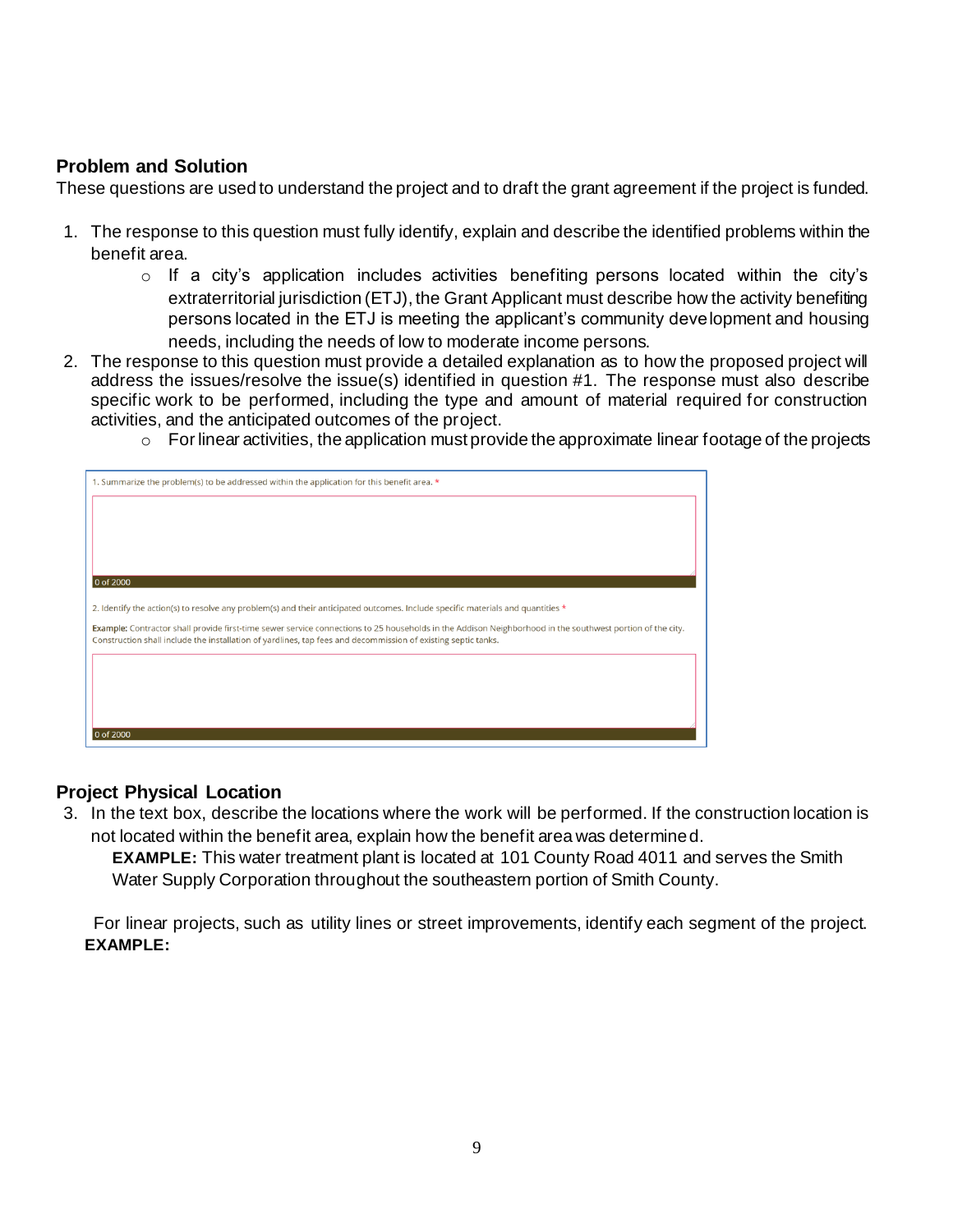| On                         | <b>From</b>                | <b>To</b>                        |
|----------------------------|----------------------------|----------------------------------|
| <b>South Locust Street</b> | <b>East Taylor Street</b>  | <b>Jackson Street</b>            |
| <b>Jackson Street</b>      | <b>South Locust Street</b> | <b>South Travis Street</b>       |
|                            | E Taylor St                |                                  |
| Jackson St                 |                            | $\omega$<br>Travis <sub>St</sub> |
|                            |                            |                                  |

- 4. Confirm whether the property required for this project work is owned by the applicant or service provider, or if the property must be acquired by selecting the most appropriate option from the drop down list.
	- Acquisition of any real property associated with a TxCDBG funded project by the Applicant or service provider must follow the requirements of the Uniform Relocation Assistance and Real Property Acquisition Policies Act of 1970 (Uniform Act) and the HUD implementing regulations, regardless of whether the acquisition is funded by private funds or funds from another state or federal agency.
	- An environmental review must be completed on any applicable property prior to completing acquisition for any real property associated with a TxCDBG funded project.
	- See Chapter 3 and Chapter 6 of the *TxCDBG Project Implementation Manual* for details.

### **Beneficiary Identification Information**

- 5. Enter the number of persons to benefit from this activity, and the number of low-to-moderate income persons to benefit. The LMI ratio will populate automatically.
	- LMI beneficiaries are those whose income falls below 80% of the area median family income for the county. See the *TxCDBG Guide to National Objectives* for additional information.
	- If the application is intended to meet the LMI National Program Objective, the activity must benefit at least 51.00% LMI persons—50.99% is not acceptable.
	- Activities intended to benefit individual households, such as yard-line installation or work on private property, generally must benefit 100% LMI persons.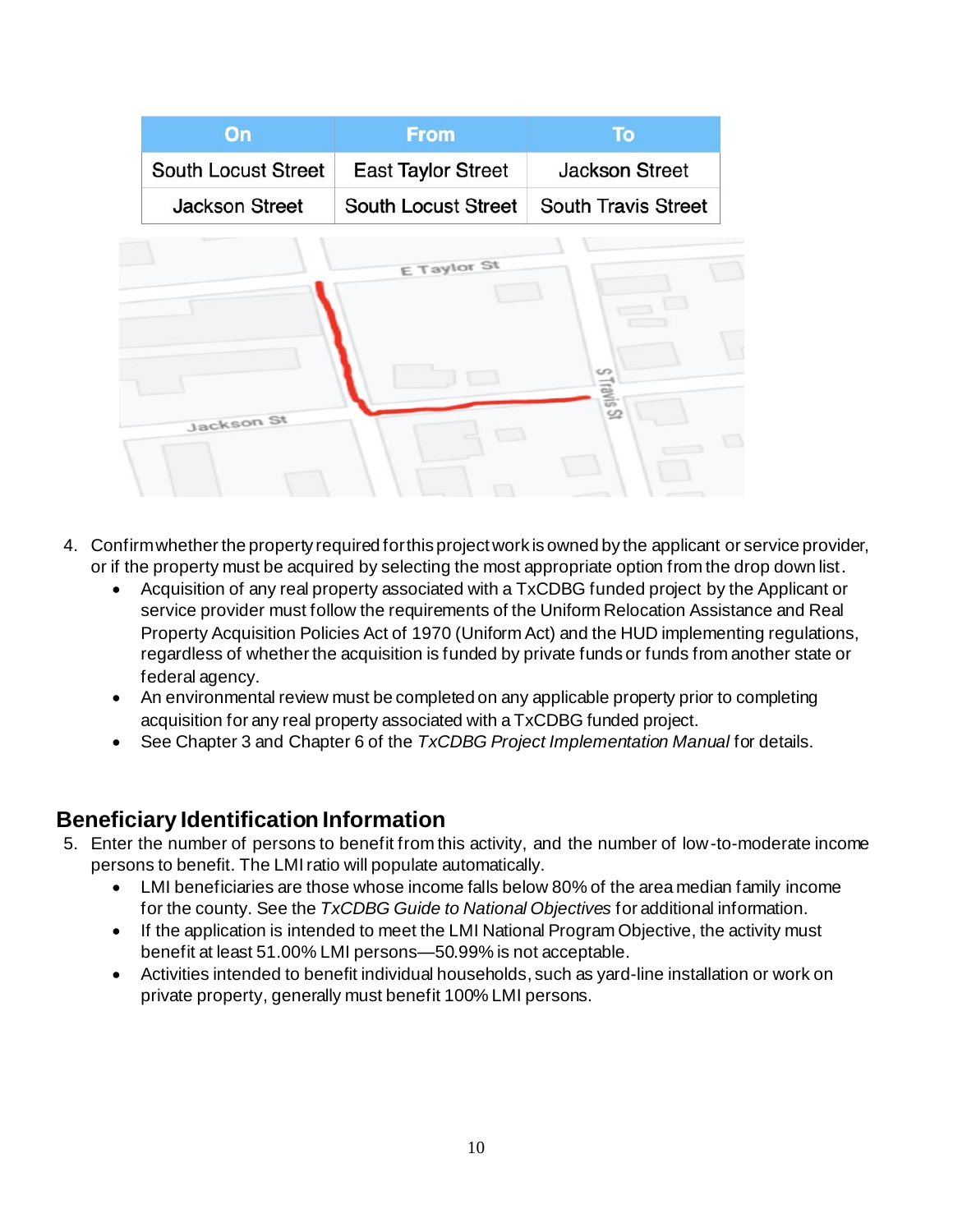| Beneficiary Identification Information                                            |                                                           |                  |  |  |
|-----------------------------------------------------------------------------------|-----------------------------------------------------------|------------------|--|--|
| 5. Enter the following beneficiary information for this benefit area / activity * |                                                           |                  |  |  |
| Total Beneficiaries for this Activity                                             | Total Low/Moderate Income Beneficiaries for this Activity | <b>LMI Ratio</b> |  |  |
|                                                                                   |                                                           | %                |  |  |

- 6. For projects with a direct benefit—including first-time services, housing rehabilitation, and certain direct economic development assistance—demographic information is required during the grant closeout process. This information is used for reporting purposes only.
- 7. Select the method used for identifying beneficiaries. The response will trigger additional information fields. That are required to meet the requirement of fully documenting the National Program Objective and beneficiary data reporting requirements.
	- $\circ$  TxCDBG Survey: enter survey start and end dates and select "reason for survey" from the drop-down selections. Provide a detailed explanation of the survey rationale, as needed, in the text field.
	- o LMISD Information: select the LMISD geography that represents the scope of the beneficiary documentation provided.
	- $\circ$  Limited Clientele: describe basis for determination and enter date TDA approved use of LMC justification.
- 8. Identify the HUD Performance Goals that best fit the activity. These responses are used for HUD reporting purposes only. Next, enter the county code, census tract, and all block groups in which the project beneficiaries reside.

## **Supporting Documentation**

### **Beneficiary Support Documentation:**

Upload documentation to support the identification of beneficiaries. Click the **plus sign** button to add an additional document.

Support documentation may include:

- TxCDBG approval letter and the survey tabulation form for a previously approved survey;
- survey tabulation form, address list, and survey questionnaires for a new survey; TDA also recommends including a map documenting these addresses;
- HUD-based census low-to-moderate-income summary data (LMISD) spreadsheet for the census geographic area; or
- documents requested by TDA for projects using the **limited clientele** method with TDA's prior approval.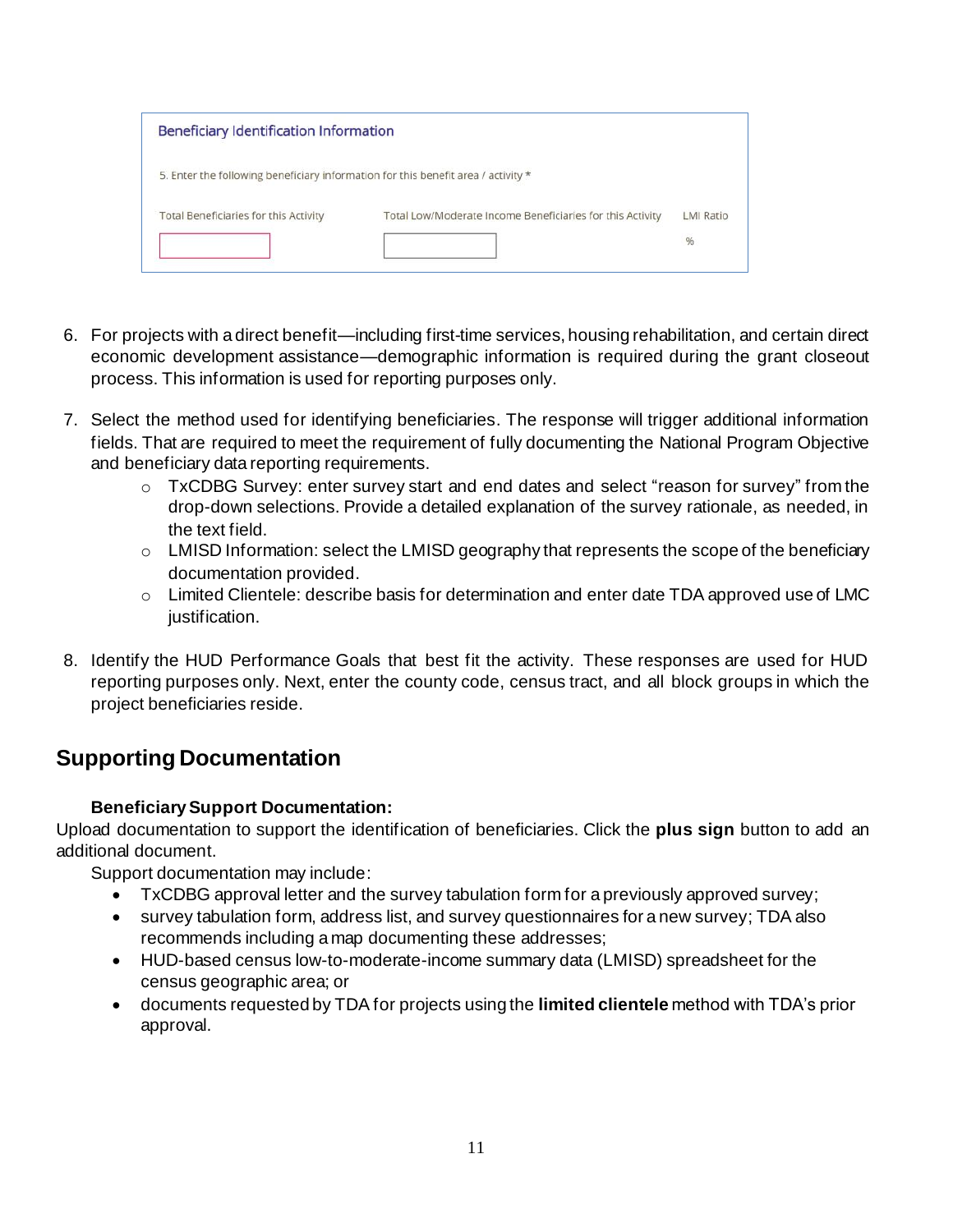| <b>Supporting Documentation</b>                                                                                                                                                        |                                         |
|----------------------------------------------------------------------------------------------------------------------------------------------------------------------------------------|-----------------------------------------|
| Beneficiary support documentation (Press "+" for additional upload fields) *                                                                                                           | Select<br>Drag Files Here               |
| Project site "before" photos                                                                                                                                                           | Select<br><b>Drag Files Here</b>        |
| Project Map 1: must show both the location of improvements and the boundaries of the identified benefit area.                                                                          | <b>Select</b><br><b>Drag Files Here</b> |
| Project Map 2: must show the boundaries of both the identified benefit area and the relevant census geography(ies)                                                                     | <b>Select</b><br><b>Drag Files Here</b> |
| Engineer's Certification: certifies the cost estimate for the project and provides statement clearly identifying the technical<br>approach used to justify the identified benefit area | <b>Select</b><br><b>Drag Files Here</b> |
| Selection Guidelines for Housing Activities with Waiting List                                                                                                                          | <b>Select</b><br><b>Drag Files Here</b> |

- **Project site "before" photos:** For projects with construction activities, applicants should provide photos of the project location(s) that demonstrate current conditions. Photos should be combined into a single PDF document for upload. Images should be numbered, illustrate the entire project area, and include a narrative that identifies the specific location/address the photo was taken and the conditions to be addressed by the project's activities.
- **Project Map 1** should clearly show all the following:
	- $\circ$  Boundaries of the benefit area(s)
	- o Location(s) of all proposed project activities
	- o Applicant's jurisdictional boundaries\*
		- Include if project location(s) are nearby or cross jurisdictional boundaries.
- **Project Map 2** should clearly show all the following:
	- $\circ$  Census geographic areas (e.g., census tracts, block groups, etc.)
	- $\circ$  Boundaries of the benefit area(s)
	- $\circ$  Location(s) of all proposed activities

Note: If additional maps are needed to fully represent the proposed project, additional documents may be uploaded in the Required Uploads page under "Other". For example, Maps with topographic information and overall system details (such as directionality and/or line location and sizing) are often requested by TDA staff when determining eligibility.

- **Engineer's Certification:** The applicant, with the advice of the project engineer, is responsible for identifying the benefit area based on appropriate criteria that is independent of income documentation. The engineer must fully complete and certify the *Engineer Explanation of Benefit Area* form. The complete and certified document should then be uploaded to this field.
	- $\circ$  One form should be completed for each benefit area; click the "+" button to add an additional benefit area to the form document.
- **Selection Guidelines** (if applicable): Applicants with projects that include on-site sewage facilities (OSSF) or scattered first-time service yard lines must provide a waitlist of homeowners that have indicated willingness to participate and submit a draft of the selection guidelines that will govern the selection process.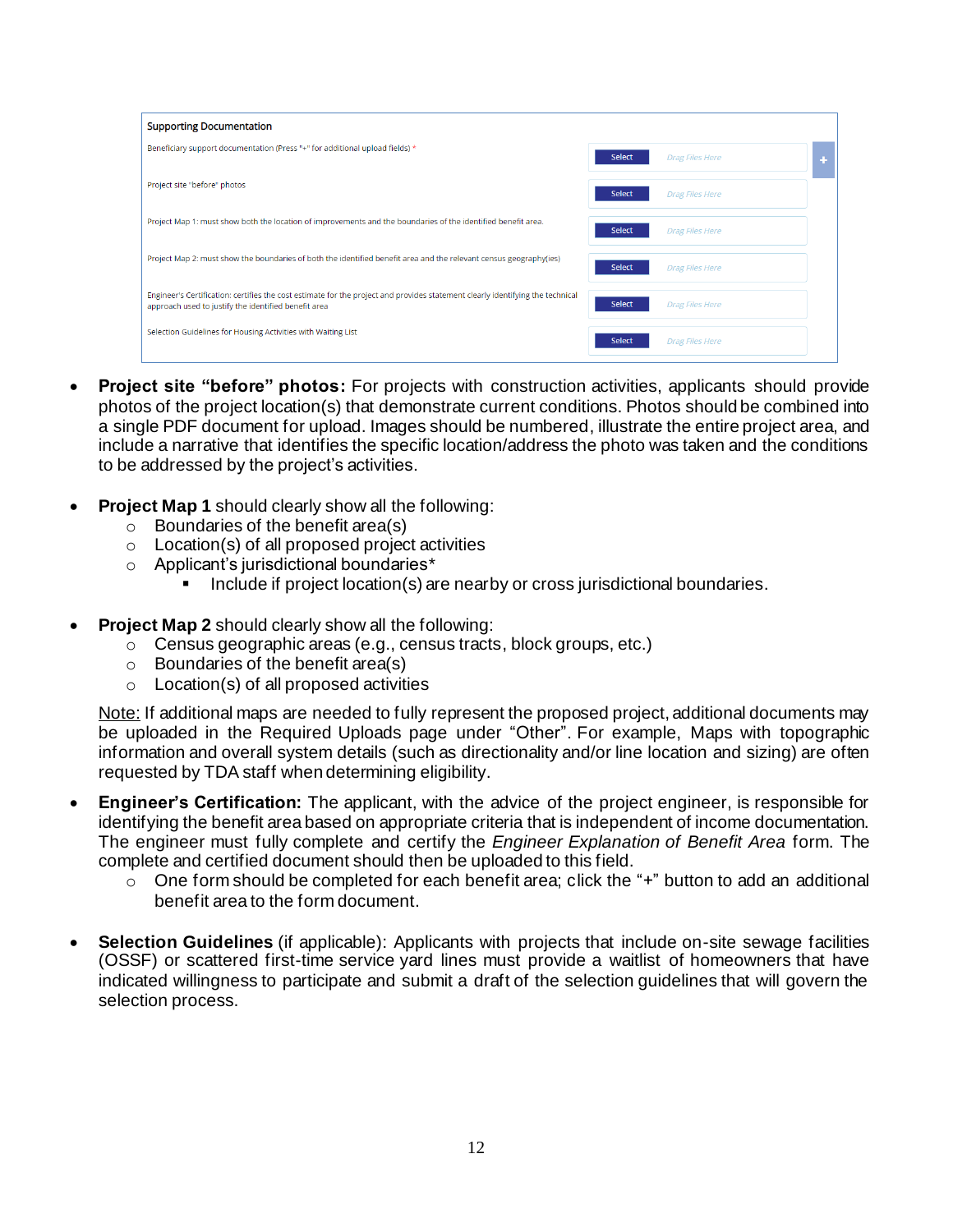### **Budget Details Page**

Each application for CDBG assistance must include a justification of the funding being requested for each benefit area.

The budget details page automatically generates a budget table for the benefit area each time a new project beneficiaries and locations page is saved. **EXAMPLE**: If a Grant Applicant creates project beneficiary and locations pages for three benefit areas, the budget details page will generate three budget tables using the same benefit area labels.



For each benefit area, list the project elements necessary to complete the project.

- List the major materials and / or services associated with each Benefit Area, including the unit of measure, estimated cost per unit, and estimated quantity required. The units used, e.g., linear feet (lf), square feet (sf), etc., must be priced to include all proposed improvements related to and necessary for the major construction activity.
- Minor project supplies, including fittings and other appurtenances, may be included with the cost estimates of the major items, rather than listed separately.
- Do not include cost categories such as contingency funds, profit, overhead, and bonding as separate costs. Mobilization can be included at a maximum of 10% of construction costs. Costs other than work performed are not eligible for TxCDBG funding.
- If real property acquisition is required for the benefit area, include one line item for acquisition costs.
	- o See Chapter 6 of the *TxCDBG Project Implementation Manual* for specific guidance related to acquisition.
- If force account labor is anticipated for the benefit area, include one line item for force account labor costs and one line item for equipment usage. Document the method used to estimate these costs by uploading the *Force Account Justification* **(Form A808)** to the required uploads page
	- o See Chapter 8 of the *TxCDBG Project Implementation Manual* for eligible force account costs.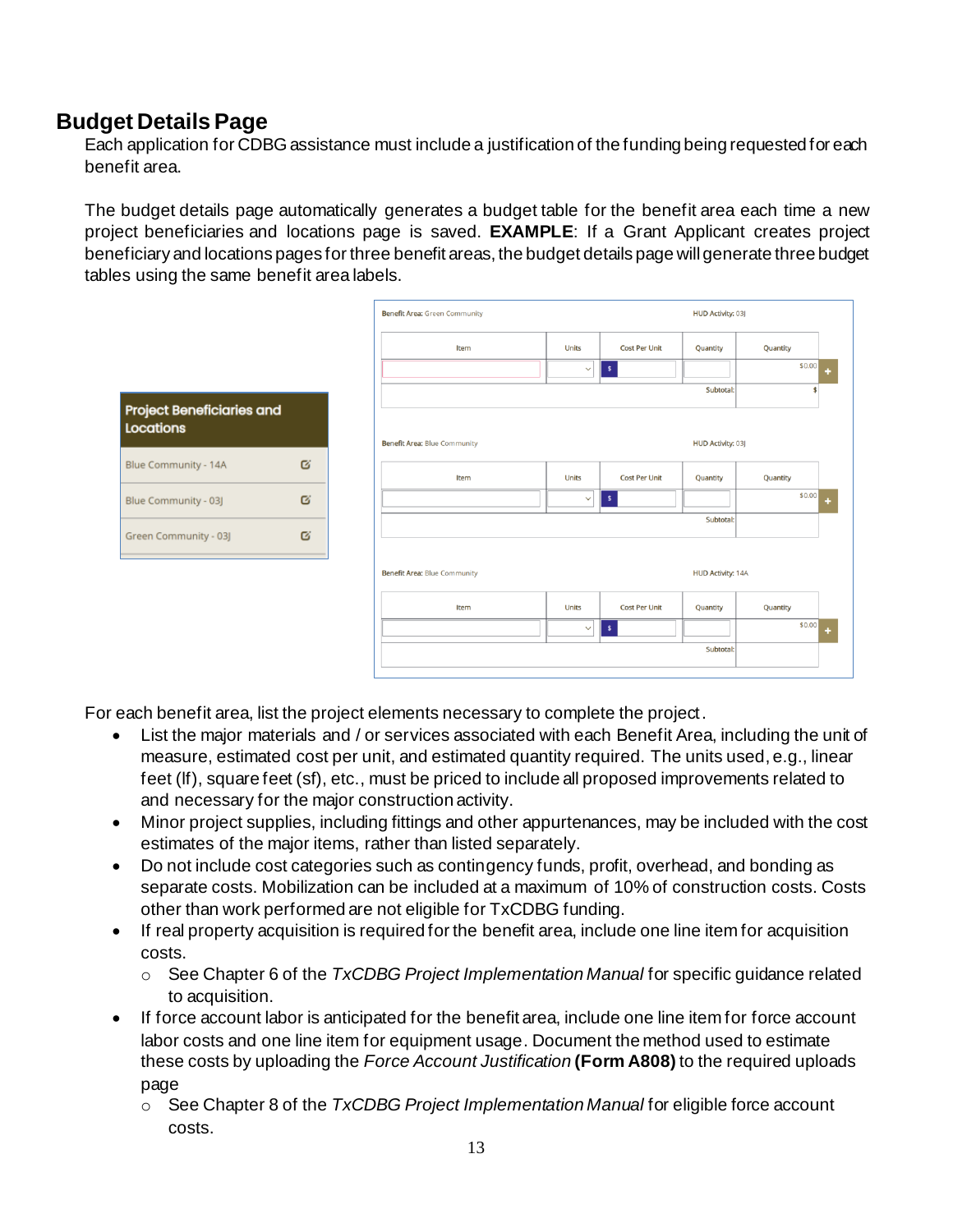The budget details form calculates the budget in multiple ways.

- The cost per line item will calculate automatically as the line is populated.
- The subtotal for the Benefit Area will calculate automatically only after selecting the "Save" button at the top right of the Budget Details page.
- Upon saving the form, the Subtotals for each Benefit Area are summarized by Activity Code in the table at the bottom of the form.

Separately from the benefit area costs, enter the anticipated costs to for engineering services and administration services in the Budget Summary table at the bottom of the page. All applications must complete these fields. If no funds will be expended for these services, enter \$0.

The Project Total reflects the total amount of funds required to complete the proposed project or activity, regardless of funding source.

- Enter the Grant Amount Requested, up to the maximum grant amount for the specific funding competition.
- **The form will calculate the difference between the Project Total and the Grant Amount Requested – this amount must be committed as matching funds.**

Identify all sources of funding that have been committed to this project. Sources typically include the applicant's local contribution, other government assistance committed by federal, state, or local agencies, equity, and contributions from foundations and private individuals. All sources and uses of funds must be included if they can be reasonably expected to be available for the proposed project.

TDA will use the information collected to assign matching funds. Applicants may request that match commitment be used for certain work and TDA will typically honor these requests (minor changes may be made at agency discretion). **EXAMPLE:** Engineering costs are eligible for either grant or matching funds, but a Grant Applicant may prefer that these costs be assigned as matching funds based on local budgeting processes.

| Disclose the source(s) and use(s) of all non-TxCDBG funds committed to this project. This includes cash, materials, land, and in-kind match. If the proposed project is part of a larger plan that<br>includes additional funding that may not be considered matching funds, contact TDA for guidance. |                 |                               |  |  |
|--------------------------------------------------------------------------------------------------------------------------------------------------------------------------------------------------------------------------------------------------------------------------------------------------------|-----------------|-------------------------------|--|--|
| <b>Source of Funds</b>                                                                                                                                                                                                                                                                                 | Amount          | <b>Requested Use of Funds</b> |  |  |
| City of Test                                                                                                                                                                                                                                                                                           | 102,000.00      | construction                  |  |  |
| City of Test                                                                                                                                                                                                                                                                                           | 20.000.00<br>\$ | administration services       |  |  |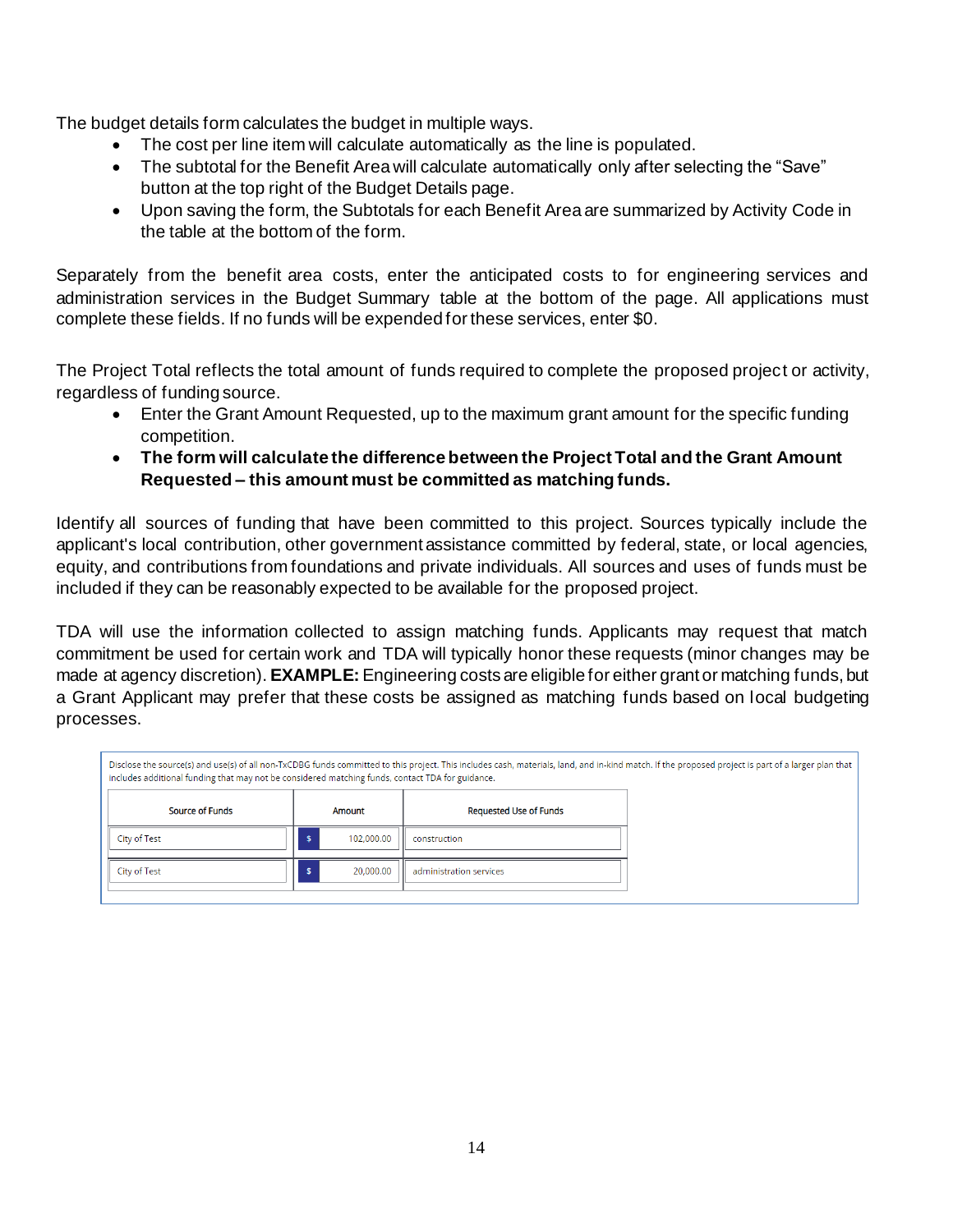## **Required Uploads Page**

Upload the appropriate document for each requirement indicated. Failure to upload adequate documentation will result in disqualification of the application.

Once the page is saved, an uploaded document cannot be deleted; however, it can be replaced by a corrected document.

| Evidence of SAM registration *                          | Select<br><b>Drag Files Here</b>      |  |
|---------------------------------------------------------|---------------------------------------|--|
| Annual Audit (opinion letter required) *                | Select<br><b>Drag Files Here</b>      |  |
| <b>Optional Uploads</b>                                 |                                       |  |
| FEMA Flood Map (for projects located within floodplain) | Select<br><b>Drag Files Here</b>      |  |
| Force Account Justification                             | Select<br><b>Drag Files Here</b>      |  |
| Other                                                   |                                       |  |
| Description                                             | Upload                                |  |
|                                                         | Select<br><b>Drag Files Here</b><br>÷ |  |

## **Application Certification**

Review Part II Local Certifications and *False Information on Applications* before completing this page. The first check box is the certification and signature from the Applicant's Authorized Official for the application submission. The second check box acknowledges pre-agreement cost stratagem policies. Complete this page and press the **save** button. Required fields are marked with an asterisk.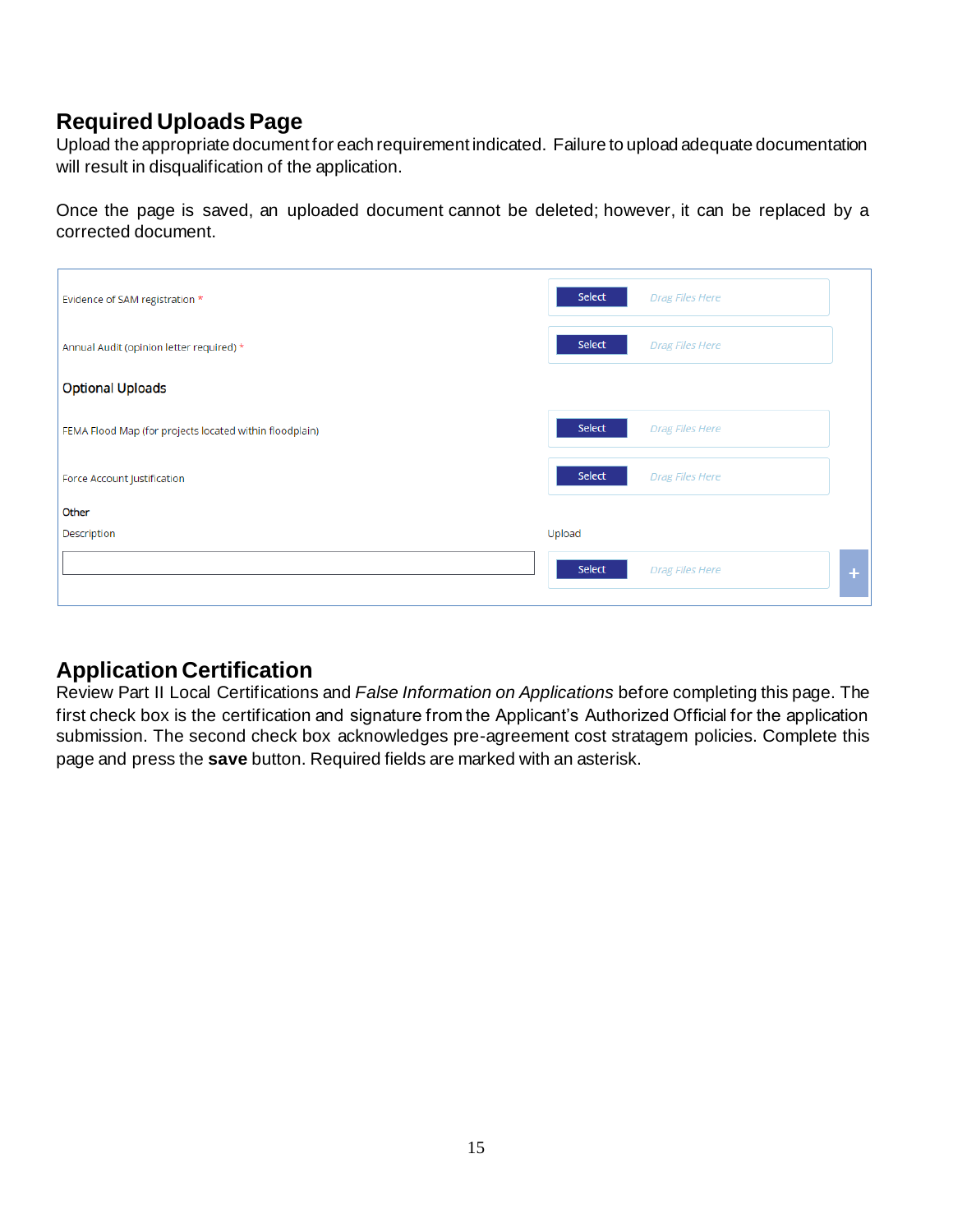| <b>Application Certification</b>                                                                                                                                                                                                                                                                                                                                                                                 |       |                                                                                                                                                                                                                                                                                                                                                                                                                                                                                                                                                                                                                                                                                                                                                                                                                                                                                                                                                                                                                                                                                                                                                                                                                                                                                                                                                                                                                                                                                                                                                                                                                                                                                                                                                                                                                                                                                                                                                                                                                                                                                                                                                                                                                                                                                                                                                                                                 | <b>New Note</b> |
|------------------------------------------------------------------------------------------------------------------------------------------------------------------------------------------------------------------------------------------------------------------------------------------------------------------------------------------------------------------------------------------------------------------|-------|-------------------------------------------------------------------------------------------------------------------------------------------------------------------------------------------------------------------------------------------------------------------------------------------------------------------------------------------------------------------------------------------------------------------------------------------------------------------------------------------------------------------------------------------------------------------------------------------------------------------------------------------------------------------------------------------------------------------------------------------------------------------------------------------------------------------------------------------------------------------------------------------------------------------------------------------------------------------------------------------------------------------------------------------------------------------------------------------------------------------------------------------------------------------------------------------------------------------------------------------------------------------------------------------------------------------------------------------------------------------------------------------------------------------------------------------------------------------------------------------------------------------------------------------------------------------------------------------------------------------------------------------------------------------------------------------------------------------------------------------------------------------------------------------------------------------------------------------------------------------------------------------------------------------------------------------------------------------------------------------------------------------------------------------------------------------------------------------------------------------------------------------------------------------------------------------------------------------------------------------------------------------------------------------------------------------------------------------------------------------------------------------------|-----------------|
| Instructions:<br>Please complete this page and press the save button.<br>Required fields are marked with an *                                                                                                                                                                                                                                                                                                    |       |                                                                                                                                                                                                                                                                                                                                                                                                                                                                                                                                                                                                                                                                                                                                                                                                                                                                                                                                                                                                                                                                                                                                                                                                                                                                                                                                                                                                                                                                                                                                                                                                                                                                                                                                                                                                                                                                                                                                                                                                                                                                                                                                                                                                                                                                                                                                                                                                 |                 |
| By signing below, the Applicant:                                                                                                                                                                                                                                                                                                                                                                                 |       |                                                                                                                                                                                                                                                                                                                                                                                                                                                                                                                                                                                                                                                                                                                                                                                                                                                                                                                                                                                                                                                                                                                                                                                                                                                                                                                                                                                                                                                                                                                                                                                                                                                                                                                                                                                                                                                                                                                                                                                                                                                                                                                                                                                                                                                                                                                                                                                                 |                 |
| constitute grounds for denial of this application;<br>inspect Applicant's premises and providing all records requested; and<br>those funds will be redistributed to other qualified applicants in accordance with state law and TDA rules; and<br>and/or forfeiture of funds under applicable state or federal law.<br>be incorrect. (Reference: Texas Government Code, Sections 552.021, 552.023, and 559.004.) |       | 1. Certifies all information provided in connection with this application is true and correct to the best of Applicant's knowledge;<br>2. Acknowledges any misrepresentation or false statement made by Applicant, or an authorized agent of Applicant, in connection with this application, whether intentional or not, will<br>3. Acknowledges acceptance of funds in connection with this application acts as an acceptance of the authority of the Texas Department of Agriculture (TDA), the U.S. Department of<br>Housing and Urban Development (HUD), and the Texas State Auditor's Office (SAO) or any successor agency to conduct an investigation in connection with those funds, and<br>Applicant further agrees to cooperate fully with the agencies in the conduct of the audit or investigation, including allowing TDA, HUD, and/or SAO and any successor agency to<br>4. By submission of this application, Applicant acknowledges as a condition of receipt of grant funds under this program the Applicant will be required to execute a grant agreement<br>with the Texas Department of Agriculture, and further acknowledges that failure to timely execute the grant agreement will result in withdrawal of any grant funds awarded, and<br>5. Certifies Applicant will comply with all applicable state and federal laws, as well as all applicable TxCDBG policies and procedures, including procurement procedures for<br>professional services and applicable vendors, interlocal agreements, environmental review requirements prior to any commitment of funds or other choice limiting action, URA<br>acquisition requirements, plans and specifications approval by appropriate regulatory agencies, Davis Bacon wage requiremetns, and any applicable contract Special Conditions.<br>Notice of Penalties: The penalty for knowingly making false statements or false entries, or attempts to secure money through fraudulent means, may include fines and/or incarceration<br>This application becomes public record and is subject to disclosure. With few exceptions, you have the right to request and be informed about the information that the State of Texas<br>collects about you. You are entitled to receive and review the information upon request. You also have the right to ask the state agency to correct any information that is determined to |                 |
| <b>Signature of Authorized Official</b>                                                                                                                                                                                                                                                                                                                                                                          | Title | Date                                                                                                                                                                                                                                                                                                                                                                                                                                                                                                                                                                                                                                                                                                                                                                                                                                                                                                                                                                                                                                                                                                                                                                                                                                                                                                                                                                                                                                                                                                                                                                                                                                                                                                                                                                                                                                                                                                                                                                                                                                                                                                                                                                                                                                                                                                                                                                                            |                 |
| left.<br>period.                                                                                                                                                                                                                                                                                                                                                                                                 |       | When you are ready to submit this application to TDA, you MUST change the status by selecting "Application Submitted" under the Status Options heading in the navigation menu to the<br>Beginning on the published due date for this application, the Department will allow Applicant to proceed at its own risk with administrative and engineering activities<br>associated with the application. By checking this box, Applicant acknowledges that Department shall not reimburse any costs under this agreement until an agreement<br>is fully executed with the Applicant. Department shall not be liable for costs incurred prior to the published due date for this application, or for any activities not<br>included in Exhibit A, Performance Statement, and Exhibit B, Budget of the executed contract associated with the grant. By submission of this application, the Applicant<br>knows or should know that federal funding may be committed to the project and no federal, state, or program requirements are waived during the pre-agreement                                                                                                                                                                                                                                                                                                                                                                                                                                                                                                                                                                                                                                                                                                                                                                                                                                                                                                                                                                                                                                                                                                                                                                                                                                                                                                                                   |                 |

## **Fund Specific Pages**

Any information that is specific to the Fund Category for the current application and is needed to determine scoring, eligibility, or feasibility for the project will be included on a separate page.

Fund Specific pages are located below the Application Certification page in the menu, marked with a threeletter-fund-code. **EXAMPLE**: Community Development Fund pages are labeled **CDV**, while pages specific to the Downtown Revitalization Program are labeled **CDM**. Complete all required fields on each page, as detailed in the RFA and Guidance Part I.